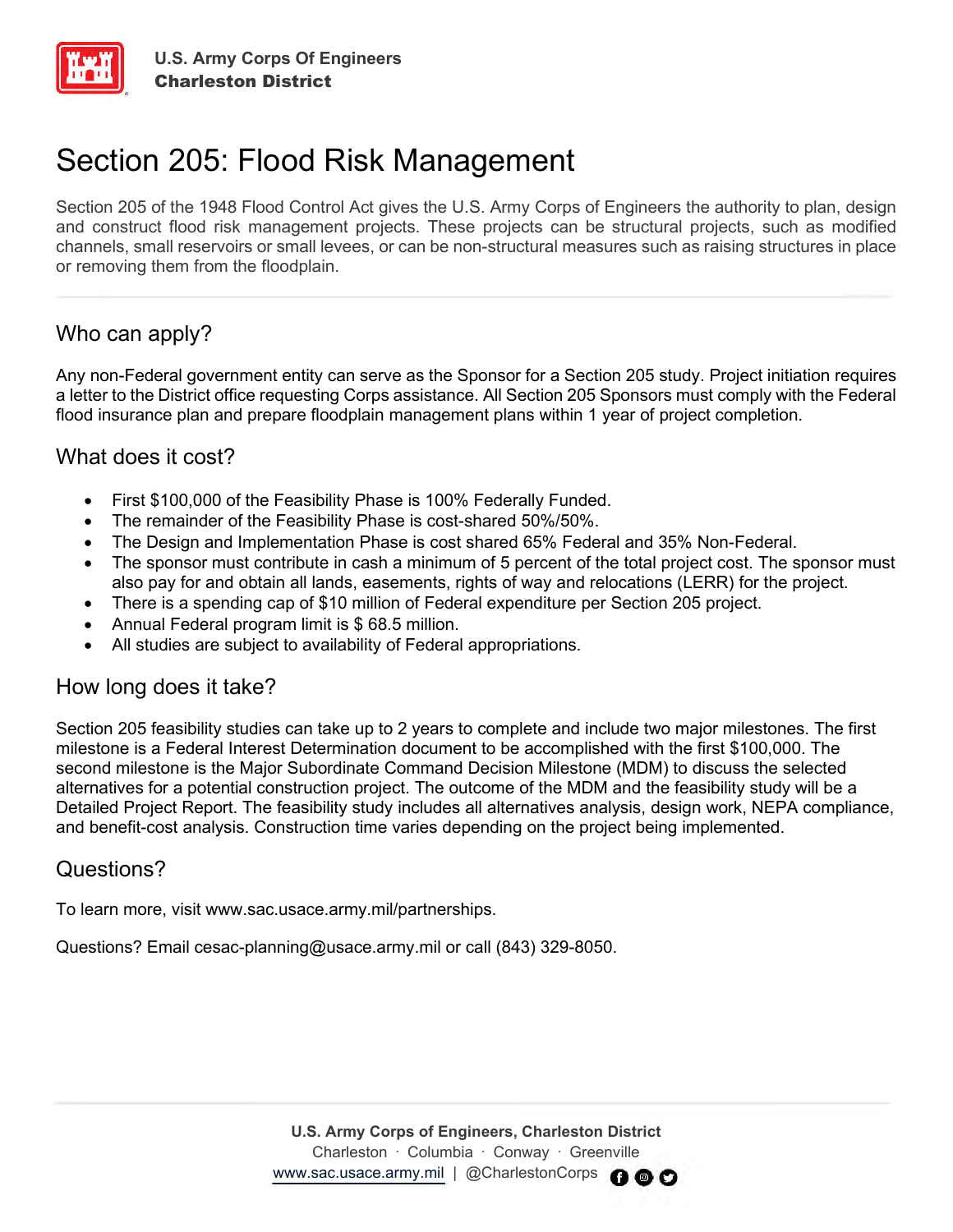

# Section 205: Flood Damage Reduction

Section 205 of the 1948 Flood Control Act gives the U.S. Army Corps of Engineers the authority to plan, design and construct flood risk management projects. These projects can be structural projects, such as modified channels, small reservoirs or small levees, or can be non-structural measures such as raising structures in place or removing them from the floodplain.

# Who can apply?

Any non-Federal government entity can serve as the Sponsor for a Section 205 study. Project initiation requires a letter to the District office requesting Corps assistance. All Section 205 Sponsors must comply with the Federal flood insurance plan and prepare floodplain management plans within 1 year of project completion.

# What does it cost?

- First \$100,000 of the Feasibility Phase is 100% Federally Funded.
- The remainder of the Feasibility Phase is cost-shared 50%/50%.
- The Design and Implementation Phase is cost shared 65% Federal and 35% Non-Federal.
- The sponsor must contribute in cash a minimum of 5 percent of the total project cost. The sponsor must also pay for and obtain all lands, easements, rights of way and relocations (LERR) for the project.
- There is a spending cap of \$10 million of Federal expenditure per Section 205 project.
- Annual Federal program limit is \$ 68.5 million.
- All studies are subject to availability of Federal appropriations.

#### How long does it take?

Section 205 feasibility studies can take up to 2 years to complete and include two major milestones. The first milestone is a Federal Interest Determination document to be accomplished with the first \$100,000. The second milestone is the Major Subordinate Command Decision Milestone (MDM) to discuss the selected alternatives for a potential construction project. The outcome of the MDM and the feasibility study will be a Detailed Project Report. The feasibility study includes all alternatives analysis, design work, NEPA compliance, and benefit-cost analysis. Construction time varies depending on the project being implemented.

# Questions?

To learn more, visit www.sac.usace.army.mil/partnerships.

Nancy Parrish Chief, Planning & Environmental Branch (843) 329-8050, Nancy.A.Parrish@usace.army.mil